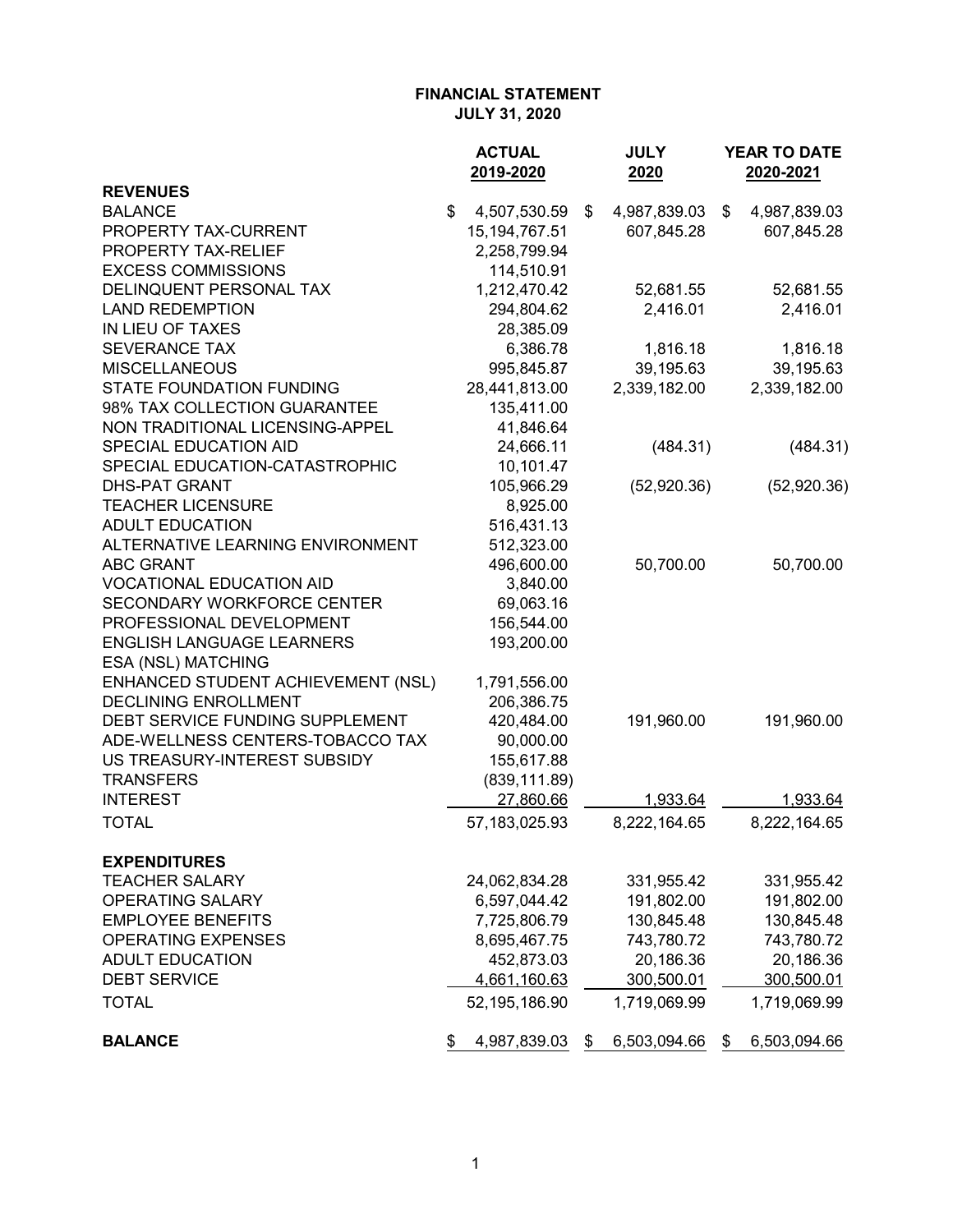|                                                                                | <b>ACTUAL</b><br>2019-2020 | <b>JULY</b><br>2020 | <b>YEAR TO DATE</b><br>2020-2021 |
|--------------------------------------------------------------------------------|----------------------------|---------------------|----------------------------------|
|                                                                                | <b>BUILDING FUND</b>       |                     |                                  |
| <b>REVENUES</b>                                                                |                            |                     |                                  |
| <b>BALANCE</b>                                                                 | \$<br>4,792,375.09 \$      | 5,567,998.24 \$     | 5,567,998.24                     |
| <b>GOOD FAITH DEPOSIT</b>                                                      | 94,001.53                  |                     |                                  |
| <b>ACADEMIC FACILITIES PARTNERSHIP</b>                                         | 3,185,938.12               |                     |                                  |
| <b>DEBT SAVINGS TRANSFER</b>                                                   |                            |                     |                                  |
| NET REMAINING REFUNDING BONDS                                                  | 3,942,627.85               |                     |                                  |
| <b>INTEREST</b><br>DONATIONS-TURF/SCOREBOARD                                   | 64,602.72<br>210,000.00    | 913.12              | 913.12                           |
| REFUND PRIOR YEAR EXPENDITURES                                                 |                            |                     |                                  |
| TRANSFER-OPERATING                                                             | 600,000.00                 |                     |                                  |
| <b>TRANSFERS-TURF</b>                                                          | 8,500.00                   |                     |                                  |
| <b>TOTAL</b>                                                                   | 12,898,045.31              | 5,568,911.36        | 5,568,911.36                     |
| <b>EXPENDITURES</b><br>LAND                                                    |                            |                     |                                  |
| PURCHASED SERVICES                                                             | 434,631.04                 | 80,531.10           | 80,531.10                        |
| <b>EQUIPMENT &amp; FURNITURE</b><br><b>BUILDINGS-REMODELING</b>                | 773,265.59                 |                     |                                  |
| <b>BUILDINGS-NEW &amp; ADDITIONS</b><br><b>RENTAL-EQUIPMENT &amp; VEHICLES</b> | 5,339,581.27               |                     |                                  |
| <b>FEES</b>                                                                    | 200.00                     |                     |                                  |
| <b>SUPPLIES</b>                                                                | 131,593.17                 | 17,404.34           | 17,404.34                        |
| <b>IMPROVEMENTS</b>                                                            | 650,776.00                 |                     |                                  |
| <b>TOTAL</b>                                                                   | 7,330,047.07               | 97,935.44           | 97,935.44                        |
| <b>BALANCE</b>                                                                 | 5,567,998.24               | 5,470,975.92        | 5,470,975.92                     |
|                                                                                |                            |                     |                                  |
| <b>BALANCE</b>                                                                 | 3,003,505.70               | 3,343,691.39        | 3,343,691.39                     |
| <b>INTEREST</b>                                                                | 61,073.80                  |                     |                                  |
| <b>TRANSFERS</b><br>SINKING FUND PAYMENTS                                      | 279,111.89                 |                     |                                  |
| <b>BALANCE</b>                                                                 | 3,343,691.39               | 3,343,691.39        | 3,343,691.39                     |
| <b>TOTAL BUILDING FUND</b>                                                     | \$<br>8,911,689.63 \$      | 8,814,667.31 \$     | 8,814,667.31                     |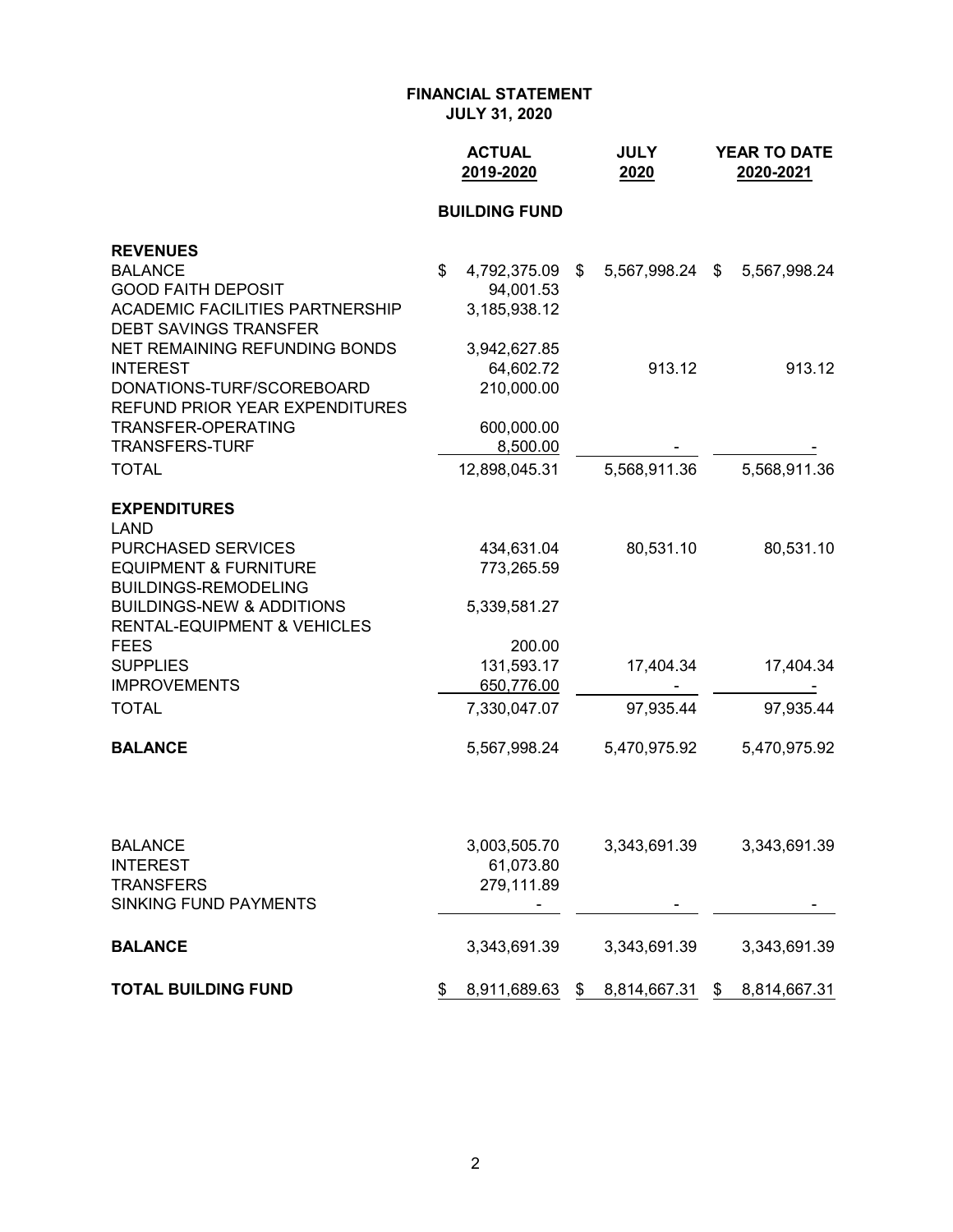## **ACTUAL JULY YEAR TO DATE 2019-2020 2020 2020-2021**

# **BUILDING FUND-ADULT EDUCATION**

| <b>PURCHASED SERVICES</b><br><b>LAND &amp; IMPROVEMENTS</b><br><b>BUILDINGS-NEW &amp; ADDITIONS</b> |                |   |          |   |          |
|-----------------------------------------------------------------------------------------------------|----------------|---|----------|---|----------|
| <b>SUPPLIES</b>                                                                                     |                |   |          |   |          |
| <b>EQUIPMENT</b><br>TOTAL                                                                           |                |   |          |   |          |
| <b>BALANCE</b>                                                                                      | \$<br>4,989.10 | S | 4,989.10 | S | 4,989.10 |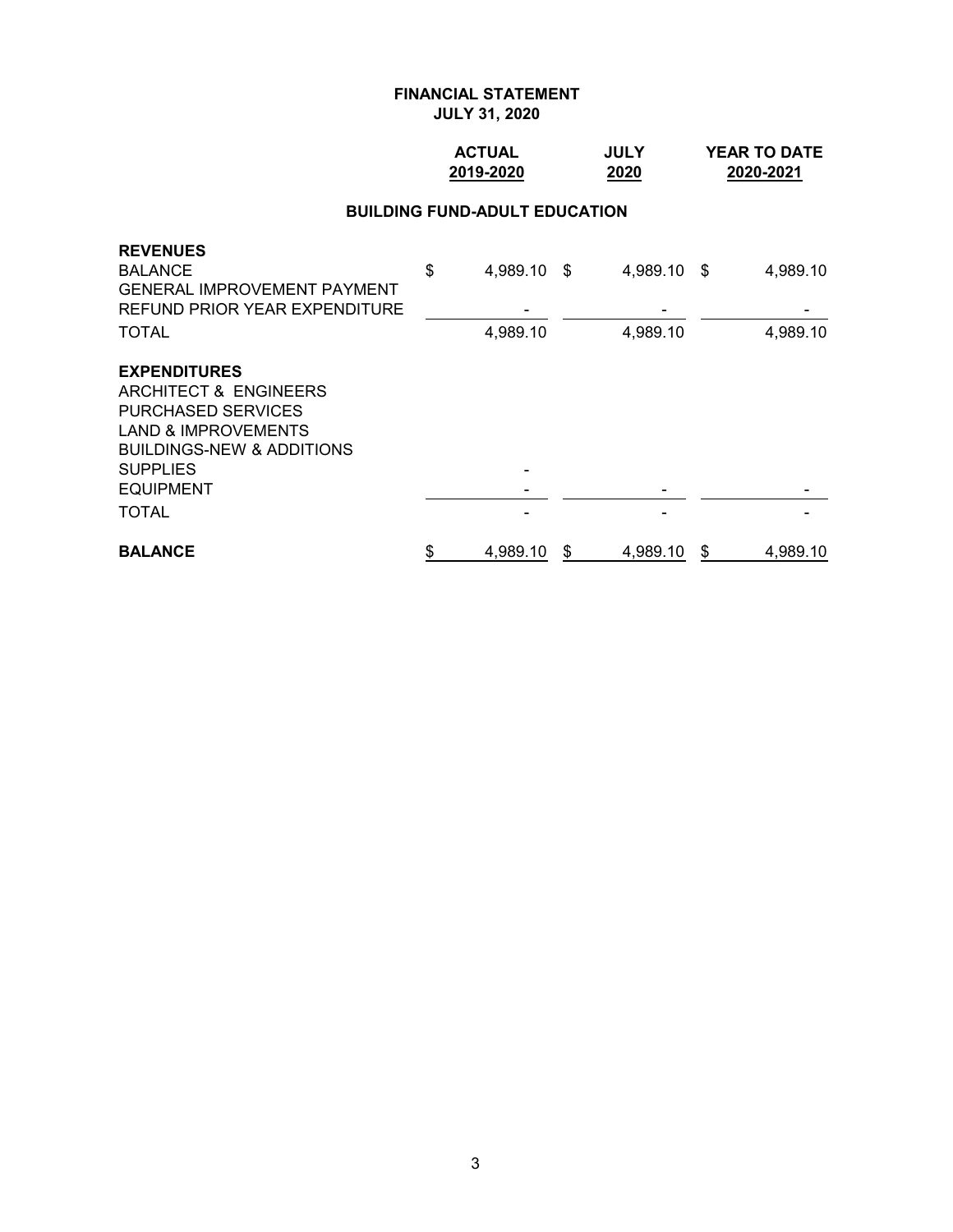| <b>ACTUAL</b> | <b>JULY</b> | <b>YEAR TO DATE</b> |
|---------------|-------------|---------------------|
| 2019-2020     | 2020        | 2020-2021           |

## **FEDERAL PROGRAMS**

| <b>REVENUES</b>           |                  |                     |                    |
|---------------------------|------------------|---------------------|--------------------|
| <b>BALANCE</b>            | \$<br>190,486.36 | \$<br>79,897.93     | \$<br>79,897.93    |
| TITLE I,                  | 1,658,127.44     | (83, 187.72)        | (83, 187.72)       |
| ARKANSAS MEDICAID PROGRAM | 107,724.60       | 809.28              | 809.28             |
| TITLE VI-B,               | 1,228,712.98     | (52, 204.40)        | (52, 204.40)       |
| <b>ARMAC</b>              | 275,374.26       | 80,064.10           | 80,064.10          |
| TITLE I, MIGRANT          | 121,677.44       | (15,612.63)         | (15,612.63)        |
| <b>TITLE IIA</b>          | 292,649.09       |                     |                    |
| <b>TITLE III</b>          | 64,772.42        | (24.95)             | (24.95)            |
| <b>TITLE IV</b>           | 120,951.91       |                     |                    |
| <b>CARES ACT</b>          | 18,019.97        |                     |                    |
| ROTC REIMBURSEMENT        | 30,625.81        | 1,663.26            | 1,663.26           |
| <b>ADULT ED</b>           | 160,919.83       |                     |                    |
| <b>TOTAL</b>              | 4,270,042.11     | 11,404.87           | 11,404.87          |
| <b>EXPENDITURES</b>       |                  |                     |                    |
| <b>TITLE I</b>            | 2,055,616.99     | 49,609.18           | 49,609.18          |
| ARKANSAS MEDICAID PROGRAM | 78,725.03        |                     |                    |
| <b>ARMAC</b>              | 386,905.66       | 16,650.79           | 16,650.79          |
| <b>TITLE VI-B</b>         | 1,256,769.58     | 1,639.44            | 1,639.44           |
| TITLE I, MIGRANT          | 121,677.44       |                     |                    |
| <b>CARES ACT</b>          | 18,019.97        | 44,729.34           | 44,729.34          |
| <b>ROTC</b>               | 30,625.81        | 2,181.00            | 2,181.00           |
| <b>ADULT EDUCATION</b>    | 160,919.83       | 20,107.87           | 20,107.87          |
| <b>TITLE III</b>          | 64,772.42        | 17,435.00           | 17,435.00          |
| <b>TITLE IV</b>           | 16,111.45        |                     |                    |
| <b>TOTAL</b>              | 4,190,144.18     | 152,352.62          | 152,352.62         |
| <b>BALANCE</b>            | \$<br>79,897.93  | \$<br>(140, 947.75) | \$<br>(140,947.75) |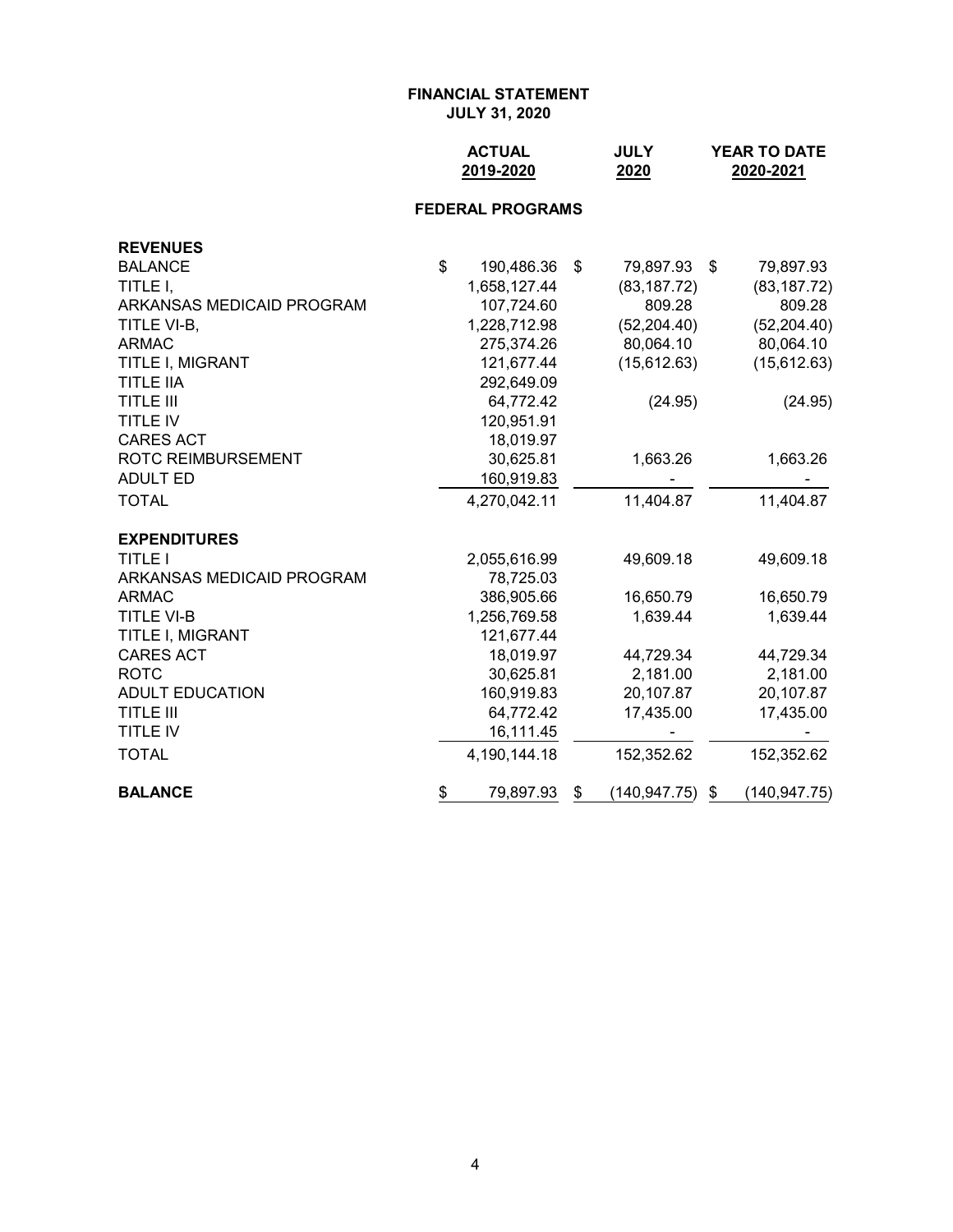| <b>ACTUAL</b> | <b>JULY</b> | <b>YEAR TO DATE</b> |
|---------------|-------------|---------------------|
| 2019-2020     | 2020        | 2020-2021           |

# **SCHOOL LUNCH PROGRAM**

| <b>REVENUES</b>                |                        |                  |                  |
|--------------------------------|------------------------|------------------|------------------|
| <b>BALANCE</b>                 | \$<br>857,133.54 \$    | 646,895.40 \$    | 646,895.40       |
| LUNCH & BREAKFAST SALES        | 284,610.06             | (31.55)          | (31.55)          |
| <b>REIMBURSEMENT</b>           | 1,790,488.98           |                  |                  |
| <b>LOANS RECEIVED (REPAID)</b> |                        |                  |                  |
| OTHER INCOME                   | 64,414.90              | 10,945.00        | 10,945.00        |
| <b>TOTAL</b>                   | 2,996,647.48           | 657,808.85       | 657,808.85       |
| <b>EXPENDITURES</b>            |                        |                  |                  |
| <b>SALARIES</b>                | 1,275,105.37           | 27,243.56        | 27,243.56        |
| <b>BENEFITS</b>                | 366,883.99             | 6,568.53         | 6,568.53         |
| <b>FOOD PURCHASES</b>          | 591,026.07             | 727.67           | 727.67           |
| <b>OTHER EXPENSES</b>          | 116,736.65             | 293.03           | 293.03           |
| <b>TOTAL</b>                   | 2,349,752.08           | 34,832.79        | 34,832.79        |
| <b>BALANCE</b>                 | \$<br>646,895.40       | \$<br>622,976.06 | \$<br>622,976.06 |
| <b>TOTAL BALANCES</b>          | <u>\$14,631,311.09</u> | \$15,804,779.38  | \$15,804,779.38  |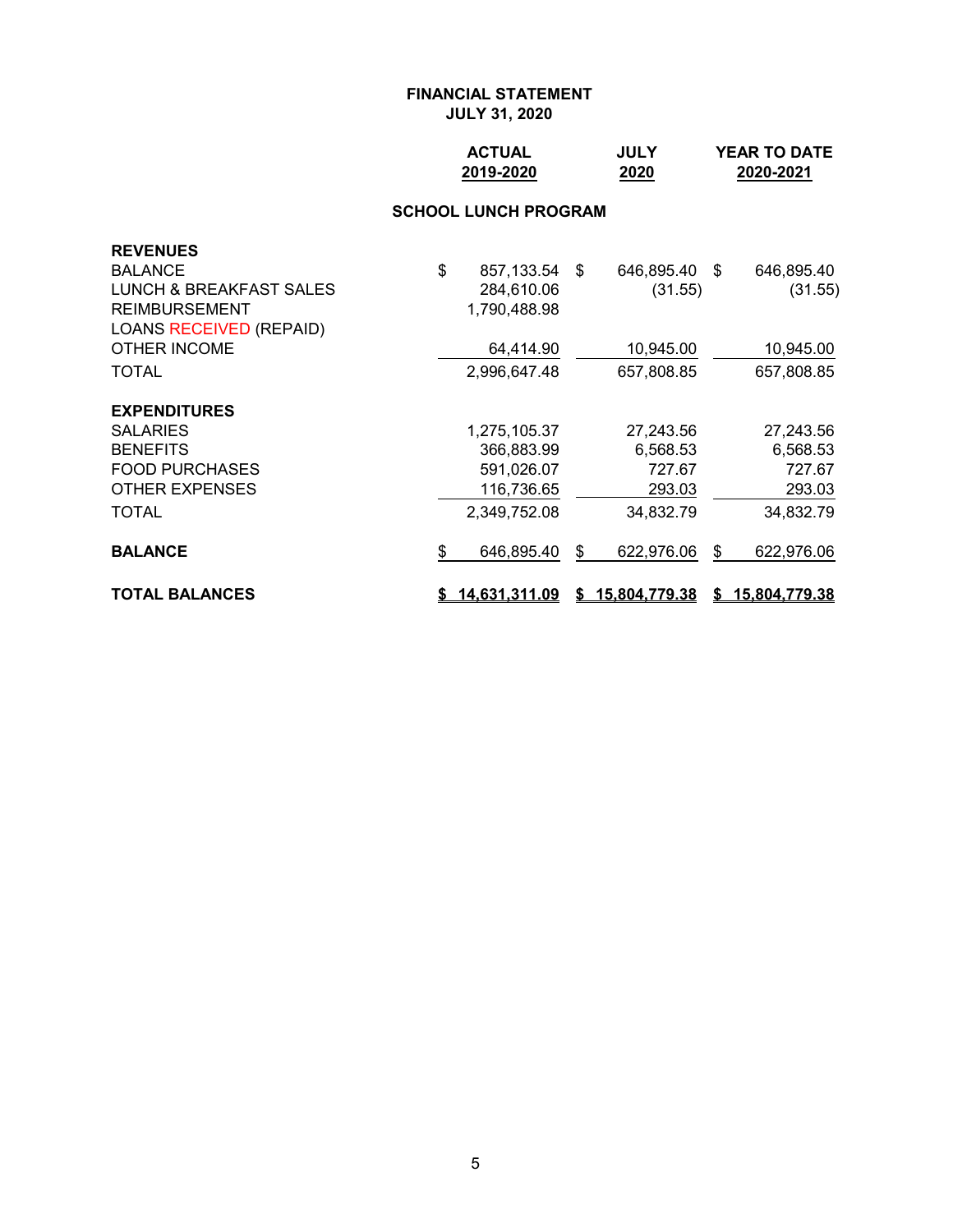| <b>ACTUAL</b> | <b>JULY</b> | <b>YEAR TO DATE</b> |
|---------------|-------------|---------------------|
| 2019-2020     | 2020        | 2020-2021           |

# **SCHOOL ACTIVITY ACCOUNTS**

| <b>REVENUES</b>                 |    |              |    |            |    |            |
|---------------------------------|----|--------------|----|------------|----|------------|
| <b>BALANCE</b>                  | \$ | 614,405.62   | \$ | 572,623.51 | S. | 572,623.51 |
| <b>ADMISSIONS</b>               |    | 148,528.94   |    | 3,050.00   |    | 3,050.00   |
| <b>SCHOOL SPONSORED SALES</b>   |    | 120,899.50   |    | 993.75     |    | 993.75     |
| STUDENT SPONSORED SALES         |    | 166,724.86   |    | 3,075.97   |    | 3,075.97   |
| OTHER STUDENT ACTIVITIES        |    | 99,912.92    |    | 9,523.09   |    | 9,523.09   |
| OTHER COMMUNITY SERVICES        |    | 5,647.33     |    |            |    |            |
| PRIVATE CONTRIBUTIONS           |    | 117,414.58   |    | 27,750.25  |    | 27,750.25  |
| <b>MISCELLANEOUS</b>            |    | 4,296.59     |    | 550.33     |    | 550.33     |
| <b>TOTAL</b>                    |    | 1,277,830.34 |    | 617,566.90 |    | 617,566.90 |
| <b>EXPENDITURES</b>             |    |              |    |            |    |            |
| <b>PURCHASES SERVICES</b>       |    | 185,461.86   |    | 9,145.00   |    | 9,145.00   |
| <b>SUPPLIES &amp; MATERIALS</b> |    | 448,094.11   |    | 6,583.96   |    | 6,583.96   |
| <b>FIXED ASSETS</b>             |    | 27,907.61    |    |            |    |            |
| <b>DUES &amp; FEES</b>          |    | 43,743.25    |    | 50.00      |    | 50.00      |
|                                 |    | 705.206.83   |    | 15,778.96  |    | 15,778.96  |
| <b>BALANCE</b>                  | S  | 572,623.51   | S. | 601,787.94 | S  | 601,787.94 |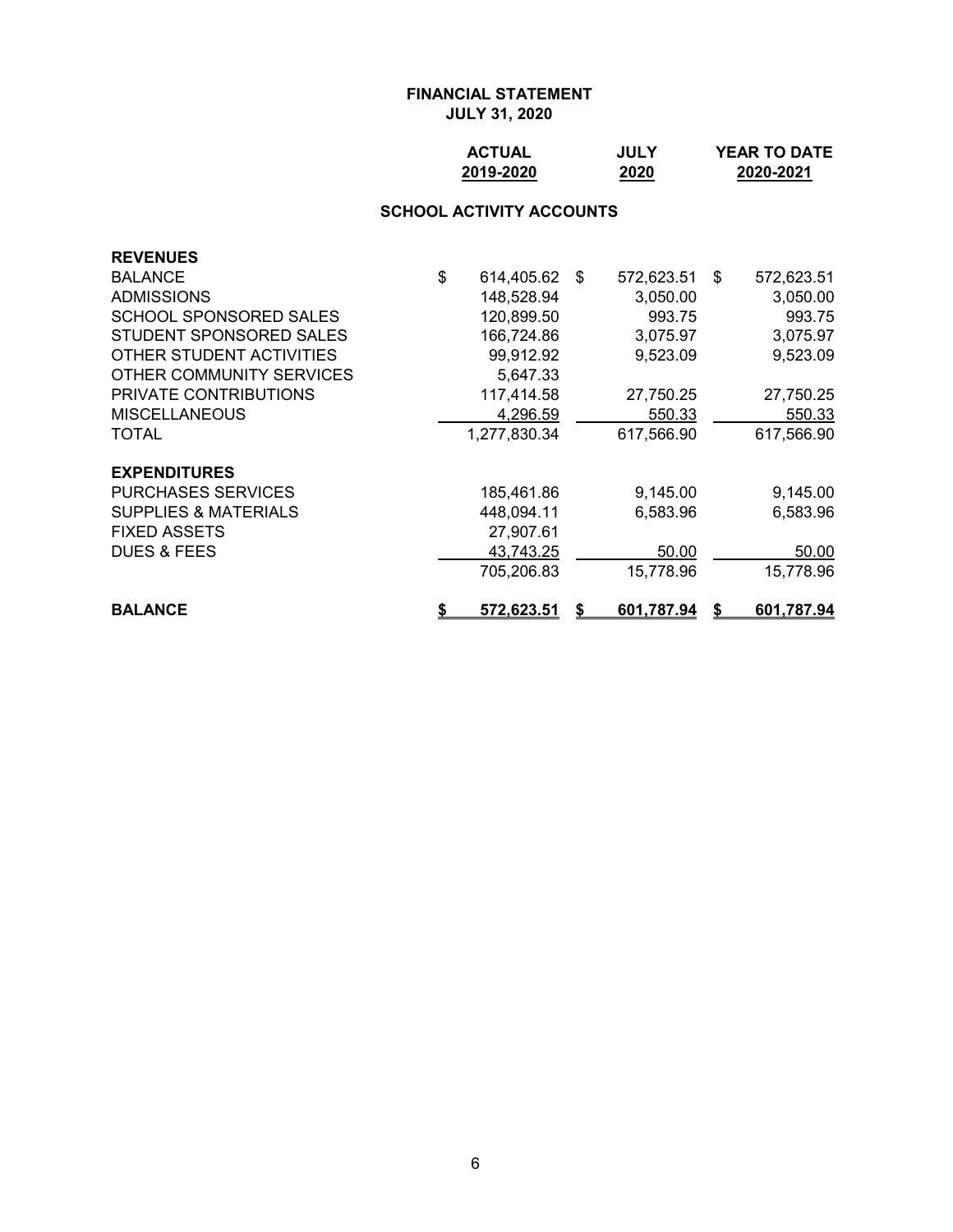### **CITIZENS BANK ACCOUNT BALANCES JULY 31, 2020**

CHECKING ACCOUNT #0376886401 \$ 9,116,746.19

#### **SCHEDULE OF INVESTMENTS JULY 31, 2020**

PURCHASED CERTIFICATE OF DEPOSIT 07/04/2020 IN THE AMOUNT OF \$3,704,149.28 AT A RATE OF .30% MATURING 08/04/2020 **\$** 3,704,149.28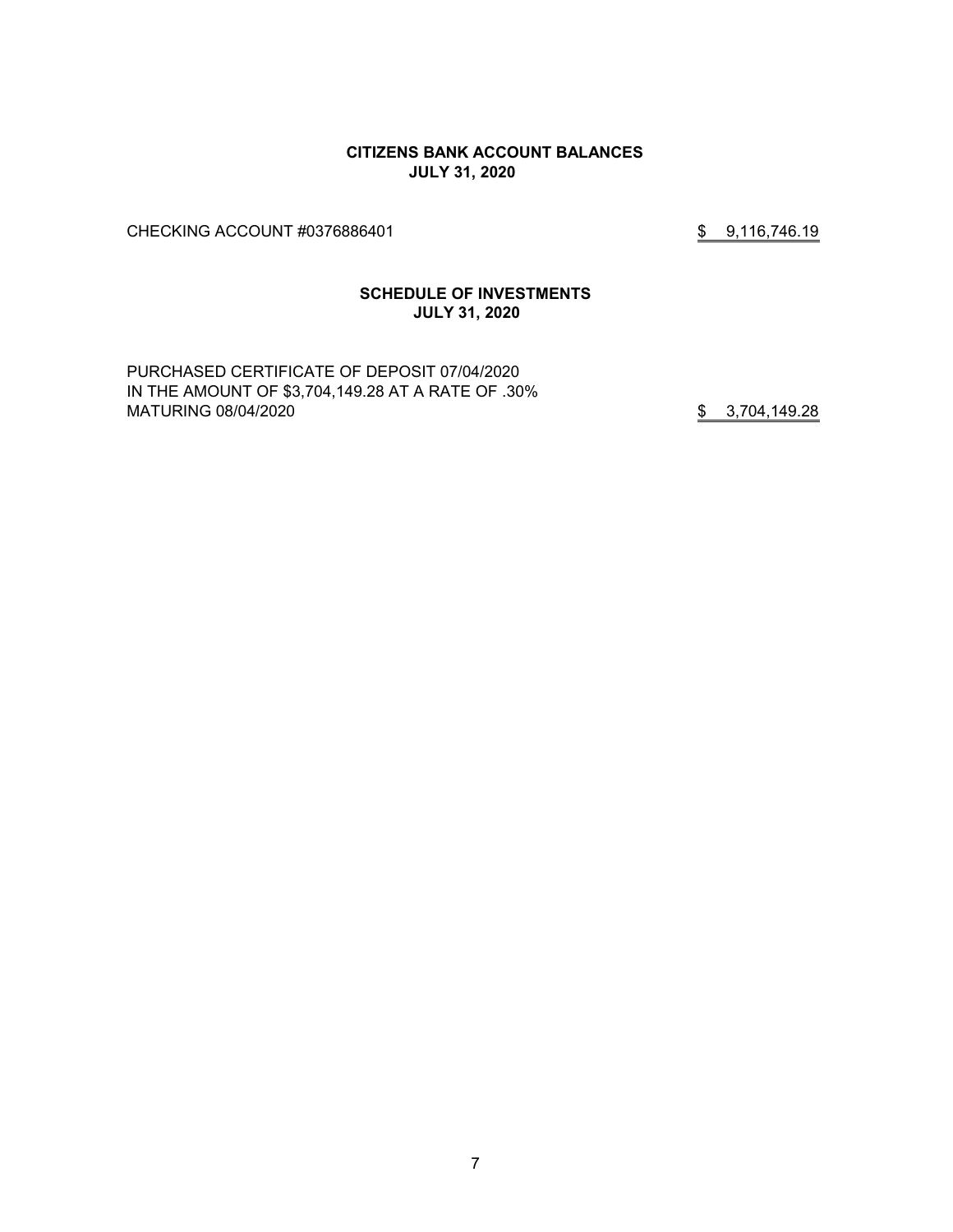# **MISCELLANEOUS INCOME ACCOUNT ANALYSIS JULY 2020**

| <b>OPERATING FUNDS</b>                               | <b>JULY</b>     | YEAR TO DATE      |
|------------------------------------------------------|-----------------|-------------------|
| G/T ADVANCED PLACEMENT                               |                 |                   |
| ARVEST GRANT -BASEBALL                               |                 |                   |
| NBC STATE BONUS PASS THRU                            |                 |                   |
| PRIVATE DONATIONS                                    |                 |                   |
| POINTER PLACE REIMBURSEMENT                          |                 |                   |
| <b>BASKETBALL REIMBURSE SCORING TABLE</b>            |                 |                   |
| EARLY CARE & EDUCATION GRANT                         |                 |                   |
| AR SCHOOL RECOGNITION                                |                 |                   |
| GENERAL IMPROVEMENT FUND GRANT-ADULT ED              |                 |                   |
| NEW CTE PROGRAM START UP GRANTS                      |                 |                   |
| <b>FACILITIES &amp; TRANSPORTATION REIMBURSEMENT</b> |                 |                   |
| PERCENTAGE THEATER ADMISSIONS                        |                 |                   |
| <b>MASCOT ROYALTIES</b>                              |                 |                   |
| <b>HALL OF HONOR</b>                                 |                 |                   |
| <b>REIMBURSEMENT FEES</b>                            |                 |                   |
| PRIOR YEAR LUNCH CHARGES                             | 129.15          | 129.15            |
| <b>GAME &amp; FISH GRANT</b>                         |                 |                   |
| REFUND PRIOR YEAR EXPENSES                           | 19,823.09       | 19,823.09         |
| CAREER NEW PROGRAM START UP                          |                 |                   |
| EMPLOYEE JURY/SUBPOENA FEES                          |                 |                   |
| HANNA OIL-GAS & ROYALTY                              |                 |                   |
| STEPHENS PRODUCTION-GAS ROYALTIES                    | 78.42           | 78.42             |
| WAELDER OIL & GAS-GAS ROYALTIES                      |                 |                   |
| <b>XTO ENERGY-GAS ROYALTY</b>                        |                 |                   |
| <b>MERIT ENERGY-GAS ROYALTY</b>                      | 139.17          | 139.17            |
| SALE OF FIXED ASSETS & SUPPLIES                      | 5,025.00        | 5,025.00          |
| <b>REBATE</b>                                        |                 |                   |
| ATU-REIMBURSEMENT CONCURRENT CREDIT                  |                 |                   |
| <b>JATC-FEES</b>                                     |                 |                   |
| PAYROLL REIMBURSEMENT-TRANSFER                       |                 |                   |
| FEDERAL FLOOD CONTROL                                |                 |                   |
| FEDERAL MINERAL LEASE                                | 5.80            | 5.80              |
| PROPERTY DAMAGES REIMBURSEMENTS                      |                 |                   |
| ETS HONORARIUM                                       |                 |                   |
| <b>USAC E-RATE</b>                                   |                 |                   |
| <b>BLUEBIRD WNC445 SPECTRUM LEASE</b>                | 13,995.00       | 13,995.00         |
| <b>PHOTOGRAPHY</b>                                   |                 |                   |
| <b>TOTAL</b>                                         |                 |                   |
|                                                      | \$<br>39,195.63 | 39,195.63<br>- \$ |